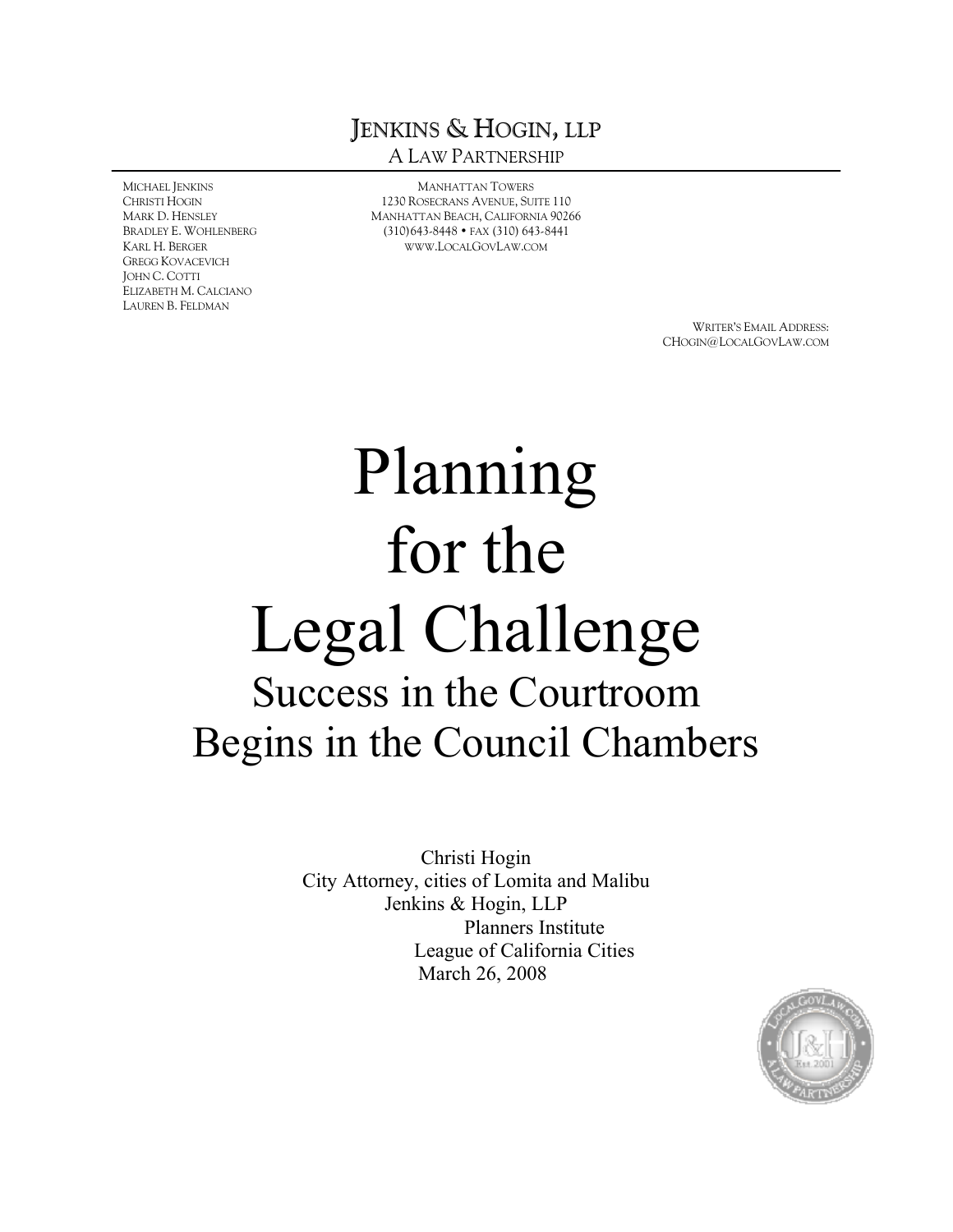## **TABLE OF CONTENTS**

| <b>DOESN'T IT SEEM LIKE EVERY PROJECT IS IN SOMEONE'S BACKYARD?</b> 1 |  |
|-----------------------------------------------------------------------|--|
| DUE PROCESS MEANS REASONBLE NOTICE AND A MEANINGFUL                   |  |
|                                                                       |  |
|                                                                       |  |
|                                                                       |  |
| P.S. PAY ATTENTION: THE LESSON OF LACY STREET HOSPITALITY  9          |  |
|                                                                       |  |
| TWO REASONS WHY THE RECORD COUNTS: EXHAUSTION AND THE                 |  |
|                                                                       |  |
|                                                                       |  |
| <b>NEATNESS IS A VIRTUE: THE PAINFUL LESSON OF MERCED  13</b>         |  |

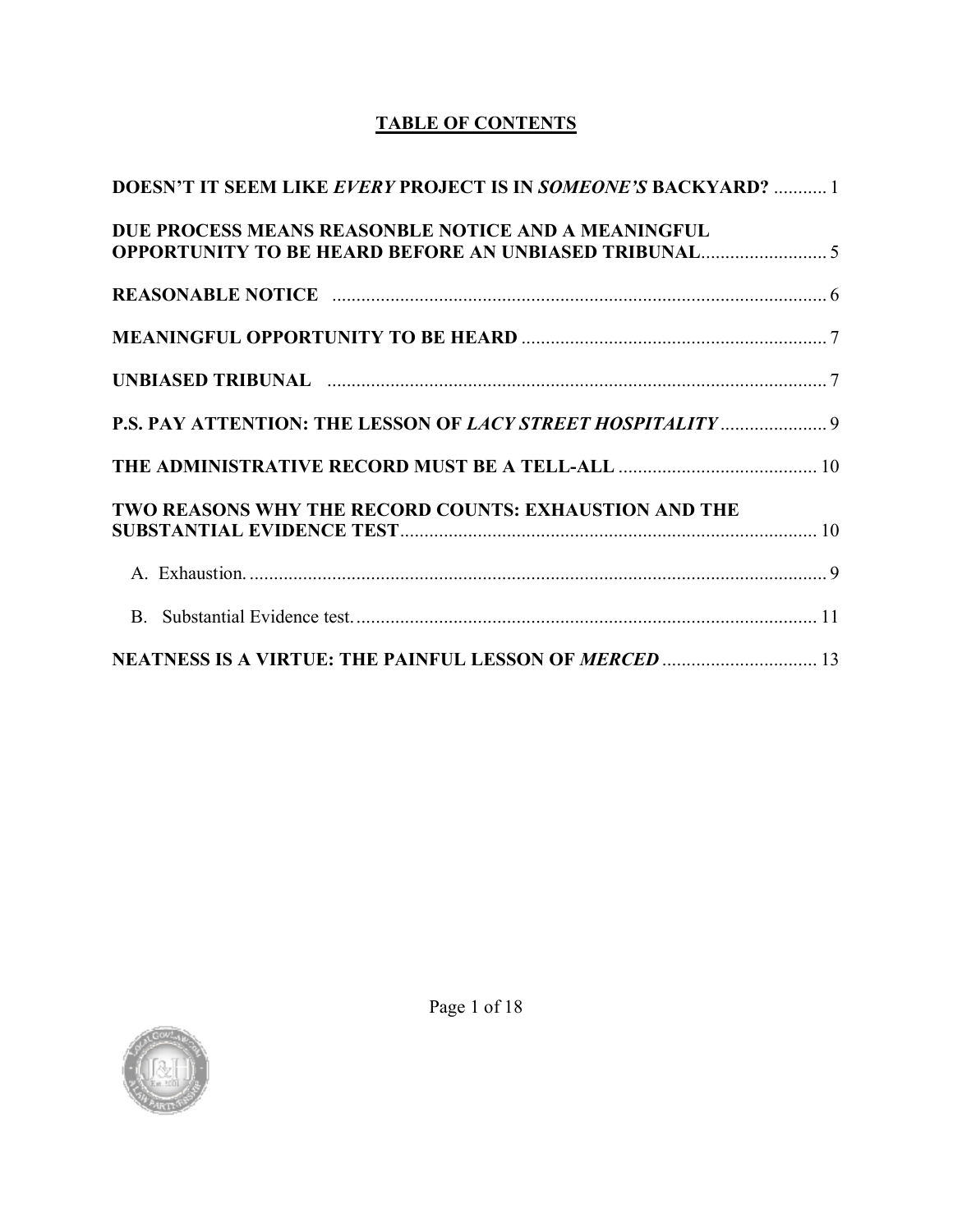#### <span id="page-2-0"></span>**DOESN'T IT SEEM LIKE** *EVERY* **PROJECT IS IN** *SOMEONE'S* **BACKYARD?**

If you are a planning professional working for a public agency in California or a volunteer serving on a planning commission, I know your pain. I have heard planners be accused of pandering to neighbors, of being controlled by developers, of taking bribes, of being incompetent and of being the best thing that ever happened to a city --- and I have heard all that said of the same planner for the same project!

Your job is not easy. You don't make the rules but you are charged with helping to see that the rules are applied fairly and produce the intended results. For controversial projects, that can be a daunting task. It is not easy to conduct business when someone (and many times there are multiple "someones") is breathing down your neck.

Here is the full text of an actual email exchange, which may look familiar; except for the "former network executive" threat which adds a little swank to the usual tirade, I blacked out some identifying information, although the entire document is a public record:

-----Original Message----- From: flmbiz $\omega$  [mailto:flmbiz $\omega$ Sent: Wednesday, August 23, 2006 9:28 AM  $To:$ 

Subject: RE: MEETING OF THE PLANNING COMMISSION ON 21ST.

DEAR **Repeative:** I want you to know that I was very disappointed in the outcome of the Planning Commission meeting. You should be, too, since all three Commissioners said the development you supervised were a disappointment. I feel the meeting of the commission to approve **Kampar Lash and School Pacific Coast** Highway was discussed and decided between you and the Commissioners before Mr. & Mrs. **Or Learn**, and I -concerned Citizens, with a legal right to protest in this forum -- were given a full opportunity to address the issues. We certainly were not allowed a rebuttal when facts were presented that were in direct opposition to documents we received. We received the Coastal Letter by E-Mail one day before the meeting -- and Mr. Dave Crawford [the City Biologist] gave testimony in the meeting that was not in accord with the documents you issued to us as "Interested Parties" or "the Commission" -- since your documents reflect a 5 foot setback from ESHA and Mr. Crawford testified to the Commission that **Lash are last veroposed Development setback was 25 ft.** In addition, the Biologist who did Mr. 's report is a Business Associate/Partner of Mr. Crawford's which appears to me to be a conflict of interest in the decision making process. I intend to hire a Biologist, recommended, by the Coastal Commission, to do another report on that ESHA Zone, and submit that report to the Mayor if it is not in agreement with Mr. Crawford's testimony about plant & animal life in that streambed. Mr. Crawford also testified that it was a dry streambed which does not reflect fact....when the rains come, it is fully active as a drainage corridor to the sea. You should know that Will and Mary and I have every intention of appealing the Commission Decision to the City Council. You work for



Page 2 of 18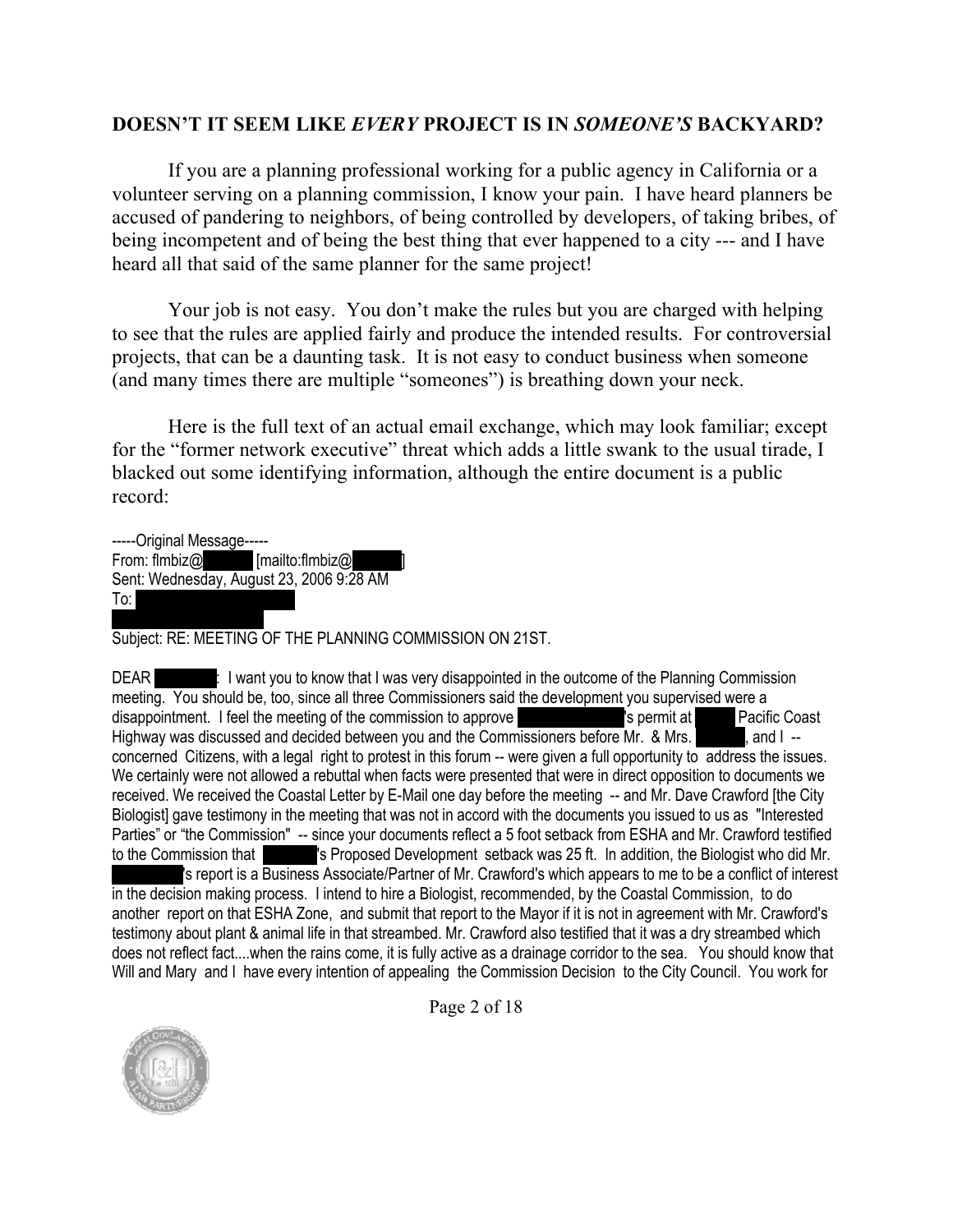the People of Malibu and you have let the Homeowners of Winding Way down by approving two Developments which are detrimental to the Environment. I noticed Mr. did not Pledge Allegiance to the Flag when we were asked to do so at the meeting. Is he a Citizen of the United States? Or is he just a foreign developer intent on polluting our Environment to make money?

Lin

The Planner forwarded the neighbors' email to her supervisor and to me (her City Attorney) and the planner adds this:

P.S. I'm hoping someone can advise me of the protocol for forwarding emails such as this when inflammatory comments are also made about the applicant. I was advised that it was OK to forward other emails from this individual to the applicant, but she seems to have taken her comments to another level.

I replied to the email on the Planner's behalf:

-----Original Message----- From: CHogin@localgovlaw.com To: flmbiz $@$ Cc:  $\oslash$  Coi.malibu.ca.us; Sent: Wed, 23 Aug 2006 2:21 PM Subject: Planning Commission decision 8/21/06 re **2008** Pacific Coast Highway

 $Ms.$ 

Earlier today you sent an email to planner **Rangia Brooks-McClain expressing, among other things**, your disappointment in the outcome of the Planning Commission meeting last night with respect to the proposed single family home at 2792 Pacific Coast Highway. Your email was brought to my attention and I want to respond to the extent that you may be confused about the process or under a misimpression about the Planning Commission hearing.

I understand that you are disappointed in the outcome and you are correct that you may appeal the Planning Commission's decision to the City Council. On appeal, you may present whatever evidence you feel was not properly considered and whatever new evidence (for example a report from a biologist) you have to support your position.

Having said that, please understand that the Planning Commissioners do not decide applications prior to the hearing. The Malibu Planning Commissioners are your neighbors and volunteer their time. They have a defined role in the development process: the Planning Commission does not create the rules or land use policies; instead, the Commission applies the rules to specific applications. The Commissioners do their best to get it right. They exercise their judgment with no other motive than the best interests of the community and deference to the rule of law. Whatever they decide is subject to appeal. Prior to the Commission hearing the planner evaluates the applicable regulations and makes a recommendation to the Planning Commission. Her analysis that led to her recommendation is provided in a written staff report. She too is motivated by only the community's interest, the rule of law, and her professional integrity. Her recommendations may be accepted or rejected by the Commission. All interested persons are afforded an opportunity to address the Commission and the Commission accepts all written testimony

Page 3 of 18

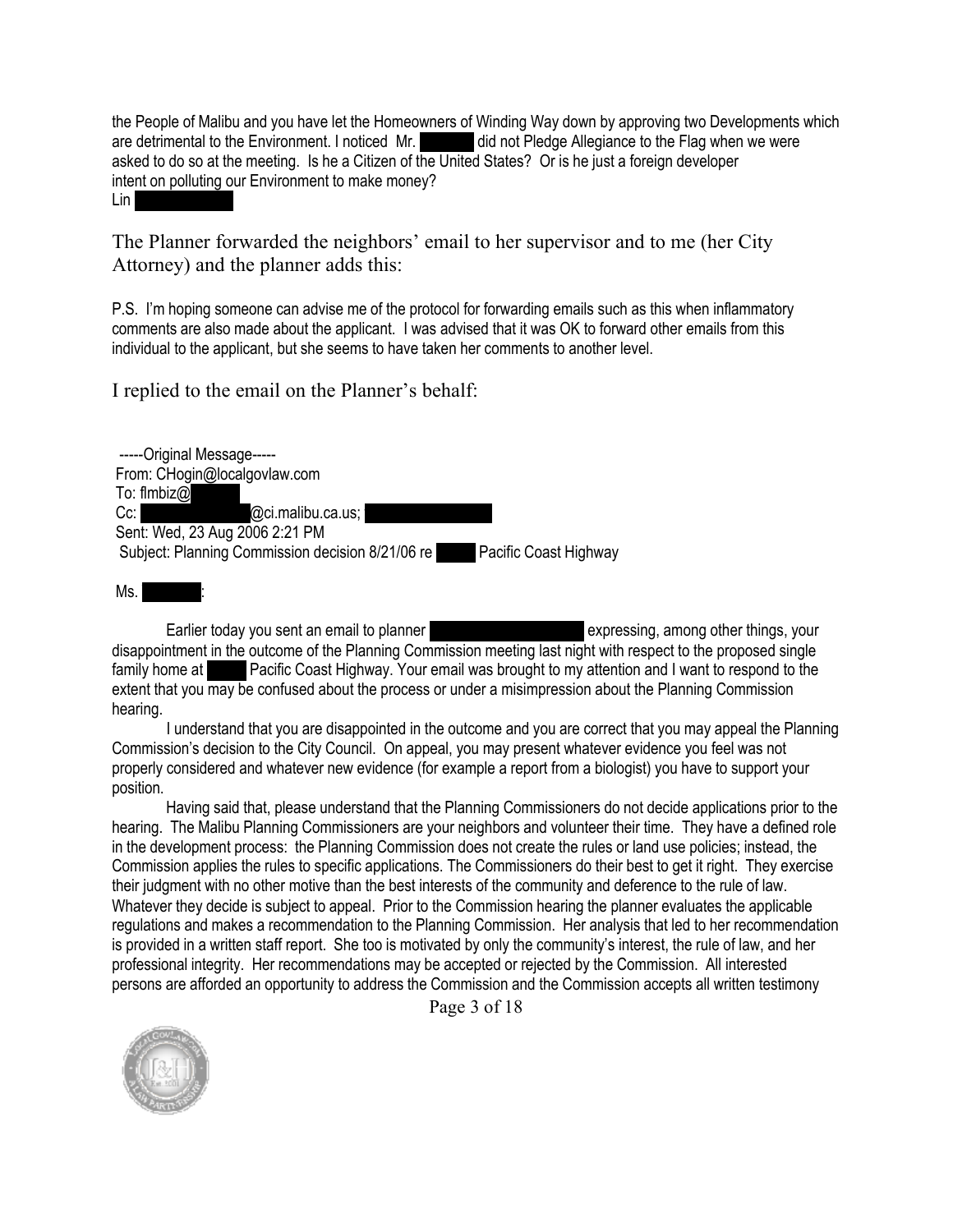and evidence. The Planning Commissioners read all the material submitted to the Commission prior to the hearing. You asserted in your email that you feel that the matter was pre-decided, but you offer no evidence to support that accusation. If you have more information than you revealed to the planner in your email, please let me know. Otherwise, I will assume that you simply meant that you were appalled by the Planning Commission's decision and the planner's recommendation.

Finally, it is irrelevant to the City that you observed that the applicant, Mr. All and say the pledge of allegiance. The land use regulations that the City implements through the CDP applications are available regardless of citizenship status or political belief.

The City Clerk, Lisa Pope, will be able to help you with an appeal. She may be reached at 310 456 2489 x228.

One might think the trail would end there, but the last word came next:

-----Original Message-----<br>From: flmbiz@  $[mailto:flmbiz@]$ Sent: Thursday, August 24, 2006 11:07 AM To: Christi Hogin  $Cc$ : Subject: Re: Planning Commission decision 8/21/06 re Pacific Coast Highway

Dear Christie: Thank you for your response. Unfortunately, I have a very simulate and do not have time for the continuing rhetoric surrounding this unpleasant project. You are correct. I am very disappointed with both our City Planners and Commissioners. I am going to turn this matter over to my Real Estate Attorney with a copy of the hearing and all the documents I received from Planning prior to the hearing to make sure this project's development followed every letter of the law with due diligence. I will accept his legal judgment as to what my options might be in the future. However, as a former NBC VP, I will pay close attention to Mr. Subsetsed as it moves along and if and when he or his construction associates begin to drop concrete and debris into the ESHA DRAINAGE CORRIDOR and pollute it -- I will invite my friends in the News divisions at the TV Networks to come down and witness first hand how we treat the Environment in Malibu. I have lived in Malibu and owned homes here for 30 years. I am saddened by the direction our City has taken with uncaring developers. I never challenged Mr right to build -- the question always was SIZE AND SITING FOR AN ENVIRONMENTALLY PROTECTED AREA. Thank you again for your thoughts. You need not respond to this E-Mail. LIN **B** 

Exchanges like this tend to increase the project planner's stress level and, in my experience, never contribute positively toward fair and accurate decisionmaking. However, I have also found that the best defense to these kinds of stressors (aside from the help of your city attorney) is a working understanding of due process, of exactly what rights people have and how to ensure that the process is fair.

When stripped of the personal attacks, racism and threats of media attacks, the neighbor above raises important questions.

Page 4 of 18

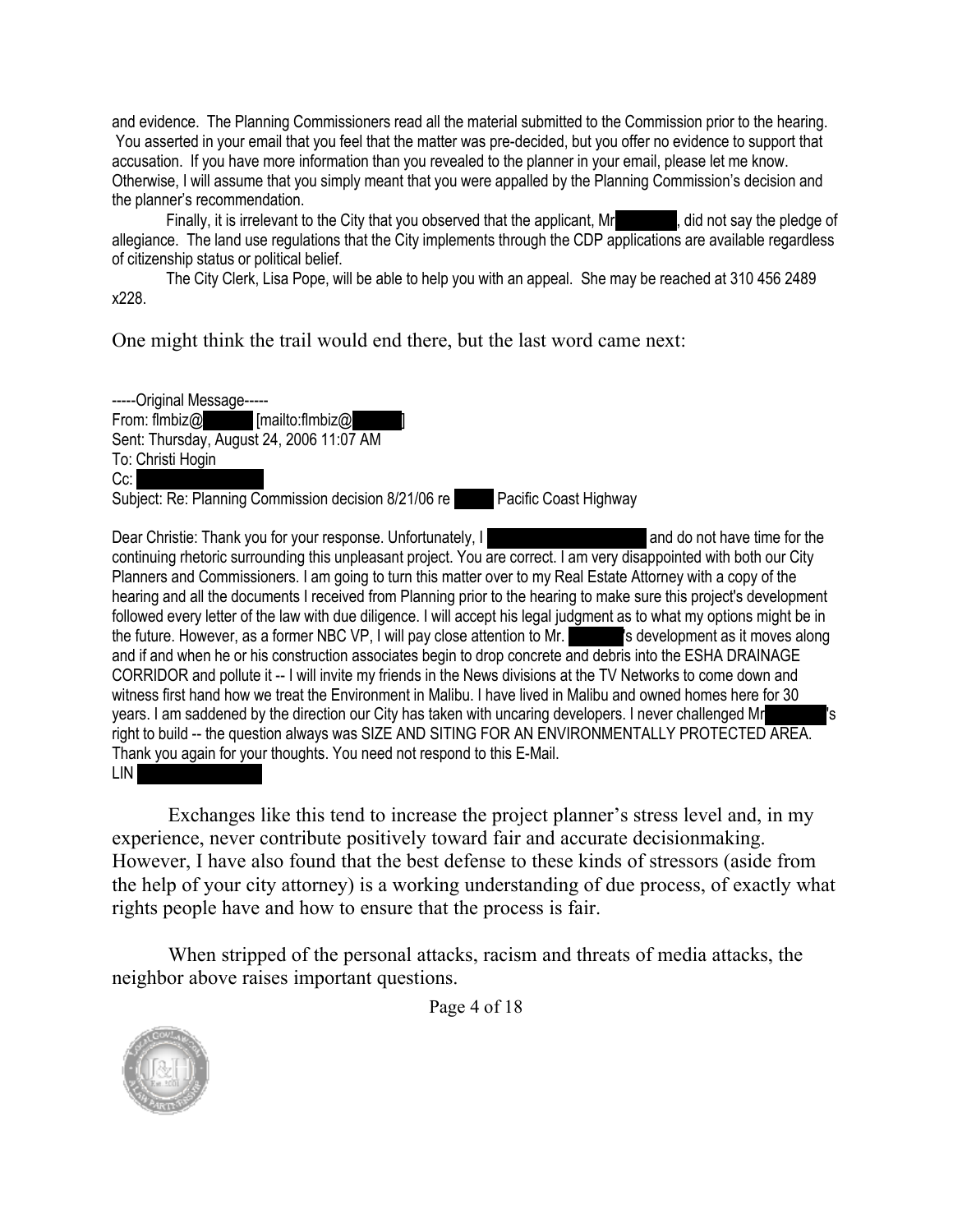Can staff make a recommendation to the Planning Commission in advance of the hearing without tainting the proceedings?

Does everyone who participates in a hearing have a right to rebut new information or respond to arguments that are raised? If not, then does anyone have the right to rebuttal?

Was there a conflict of interest? Did the City Biologist have a business relationship with the applicant's consultant?

What exactly are the "due process" rights of the applicants and the neighbors?

Planners and planning commissioners who know the answers to these questions are in a better position to discharge their duty to see that the rules are applied fairly and produce the intended results. Planners and planning commissioners who know the answers to these questions are also less likely to feel alarmed by the threat of "real estate lawyers" or even "friends in the News divisions."

Although planners are usually not decisionmakers with respect to planning applications, the project planner plays an important role in assuring that all interested parties are afforded due process, as will be discussed below. However, in addition to actually affording interested parties due process, a city must also be able to demonstrate to a court that the hearing was fair. In this regard, the planners play a vital role, of which too many are unaware. The project planner is often the most important player in developing the administrative record on which a court will ultimately judge the proceedings.

This paper will address the legal issues of due process and the administrative record from the perspectives of the project planner and the planning commissioner.

#### <span id="page-5-0"></span>**DUE PROCESS MEANS REASONABLE NOTICE AND A MEANINGFUL OPPORTUNITY TO BE HEARD BEFORE AN UNBIASED TRIBUNAL**

Page 5 of 18 More times in your career as a planner than you will be able to count someone will claim that you or the City has violated his/her due process rights. As a public employee or a planning commissioner, you are charged with the responsibility of administering the rules in a manner that is consistent with the constitution. The constitution provides that

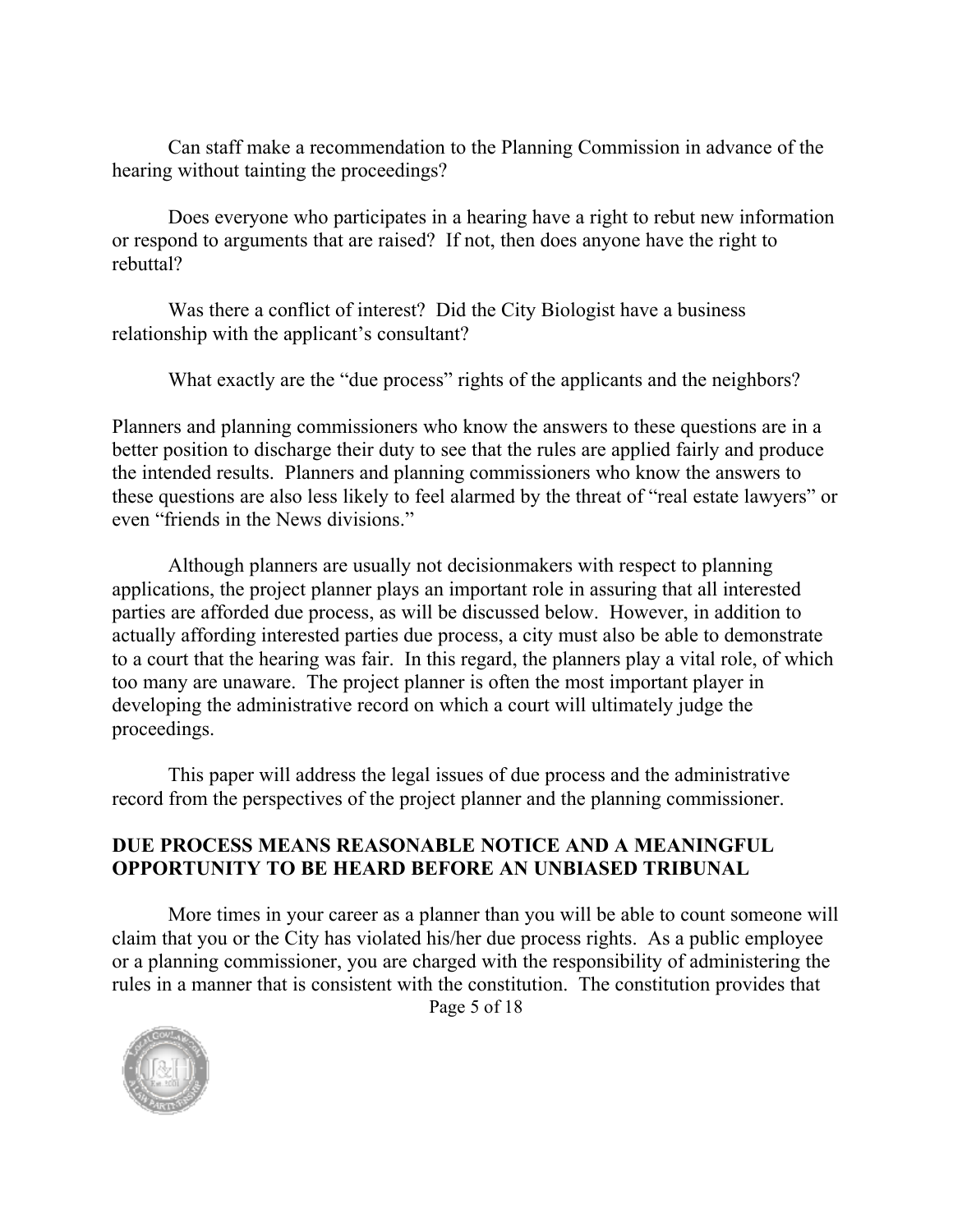all persons are entitled to "due process of law." For our purposes, due process boils down to three components: reasonable notice, a meaningful opportunity to be heard and an unbiased decisionmaker.

<span id="page-6-0"></span>**REASONABLE NOTICE** Most municipal codes set forth the notice requirements for various applications. Generally, these requirements are the same as state law or provide greater notice than is required by state law. If you provide this notice, it is presumed that you have provided reasonable notice. Often individuals will come to the meeting to complain that they did not get the mailed notice. Usually, these complaints are the least of your worries --- because the person *is at the meeting*. As a lawyer, I am more concerned with the people who should have been noticed and are not at the hearing. Notice is a key component to providing adequate notice. For that reason, I recommend that whoever is charged with mailing or posting the notice provide a statement under penalty of perjury that the mailing or posting is completed. The notice need only state the following:

#### CERTIFICATE OF MAILING

I am employed in the County of \_\_\_\_\_\_, State of California. I am over the age of 18. My business address is \_\_\_\_\_\_\_\_\_\_\_\_\_\_.

On [insert date], I mailed, with first class postage prepaid, a copy of the noticed attached to this statement to those persons listed on the attached mailing list.

I declare under penalty of perjury under the laws of the State of California that the above is true and correct

 $X$ 

#### CERTIFICATE OF POSTING

I am employed in the County of \_\_\_\_\_\_, State of California. I am over the age of 18. My business address is\_\_\_\_\_\_\_\_\_\_\_\_\_\_\_\_\_\_.

On [insert date], I posted a copy of the attached noticed at the following site: \_\_\_\_\_\_\_\_\_\_\_\_\_\_\_\_\_\_\_\_\_\_\_\_\_\_\_\_\_\_\_. Attached is a photograph of the posted sign, which I took at \_\_\_\_\_\_am/pm on \_\_\_\_\_\_\_\_\_\_\_\_.

Page 6 of 18

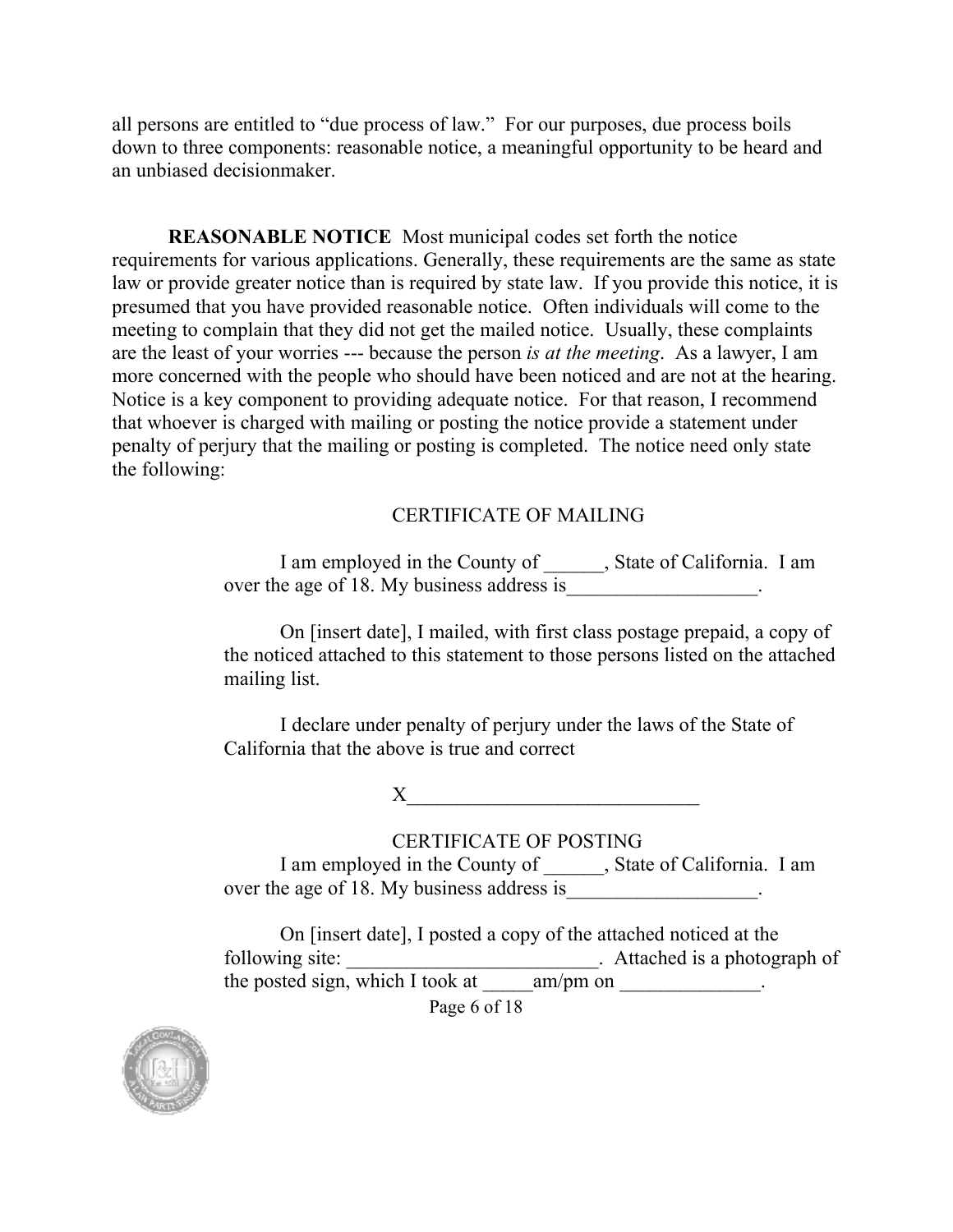I declare under penalty of perjury under the laws of the State of California that the above is true and correct

 $X_\_$ 

For published notice, be sure to get a certificate of publication from the newspaper and keep it in the file.

<span id="page-7-0"></span>**MEANINGFUL OPPORTUNITY TO BE HEARD** While virtually all cities limit the amount of time that a person may address the Commission or City Council during a public hearing, I am not aware of any city that limits the amount of *written* testimony that may be submitted to decisionmakers. Thus, when you are told that someone feels his/her due process rights are violated by the three minute time limit to address the Planning Commission, you may respond that the applicant and members of the public are free to submit written materials to the Commission or City Council for their consideration. Even though this sometimes places an enormous burden on decisionmakers, a city must accept all written submittals up until the close of the public hearing.

Unless you are revoking a permit, generally speaking, no one has the *right* to rebuttal. Rebuttal is basically a second right to speak in order to refute or respond to what others have said. As a matter of good practice, appellants and applicants should be offered an opportunity to reserve some of their allotted time for rebuttal. Obviously, if all members of the public were also allowed to offer rebuttal testimony, a hearing might theoretically go on forever. However, the degree of formality of a hearing is dependent on the particular city and application. The chair of the commission should be encouraged to adopt and apply fair rules, but also to be responsive to matters as they come up.

The Brown Act requires that any materials submitted by staff to the Commission or City Council must be made available to the public *at the meeting*.

Page 7 of 18 **UNBIASED TRIBUNAL** Finally, the law requires an impartial decisionmaker. The Political Reform Act requires that public officials recuse themselves from participating in decisions where they have a conflict of interest and public officials (including a project planner) should also recuse themselves where they reasonably may

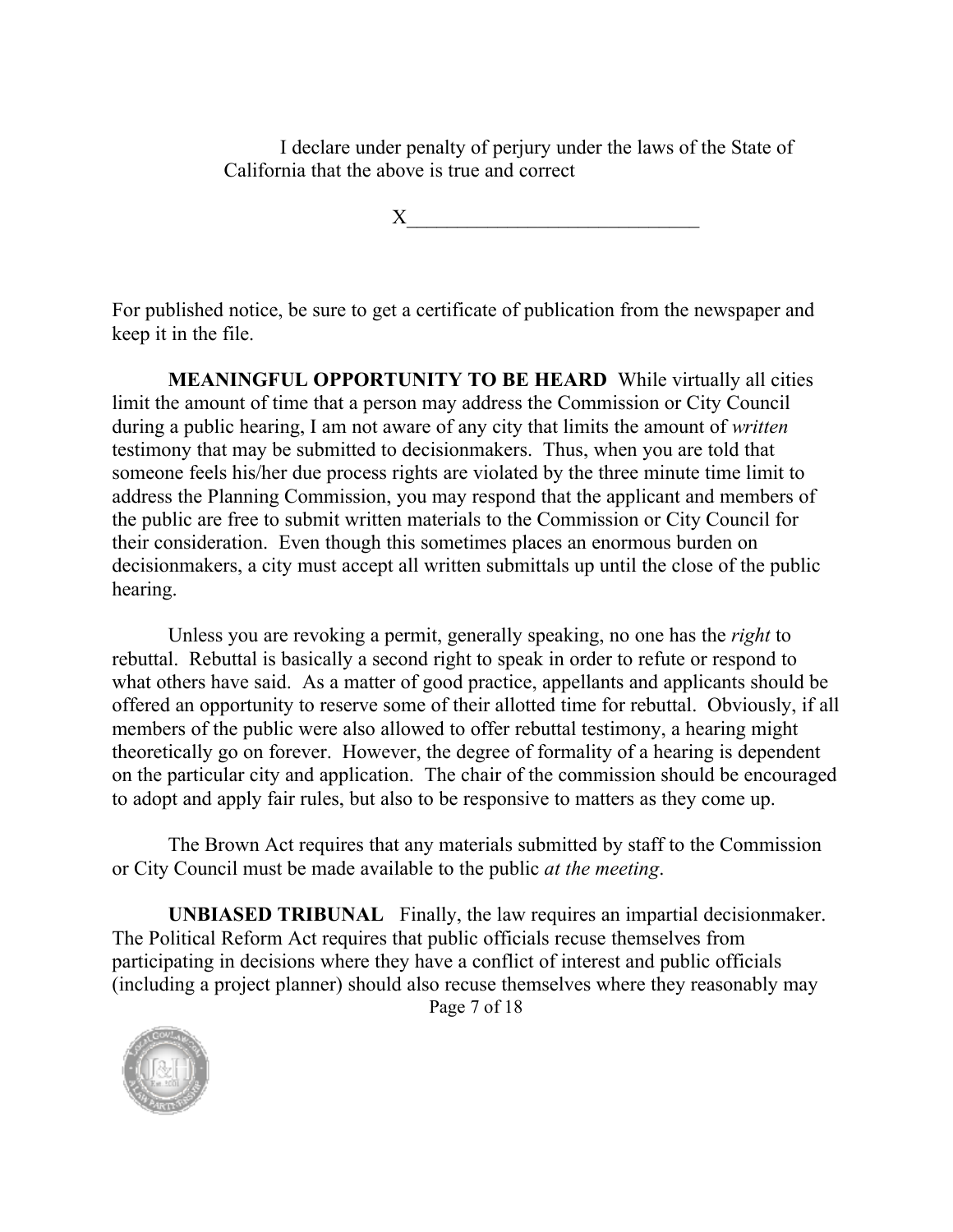be perceived as biased. This does not mean, however, that a project planner's recommendation can be used as evidence of bias. The recommendation in a staff report should be accompanied by an analysis that demonstrates for the reader how the planner arrived at the recommendation. The best staff reports also explore any alternative perspectives and set forth why they were not adopted by the planner. In this way, reason and evidence govern the process and there is little room for suspicion that a decision was reached for nefarious reasons.

A recent decision by the California Court of Appeal offers some insight into the bias issue. In *Nasha LLC v. City of Los Angeles* (2004) 125 Cal.App.4th 470, a planning commissioner was also a member of a local homeowners' association and had authored an article in the HOA's newsletter that was critical of a project's environmental impacts. The court held that the fact that the commissioner had expressed such concerns as a member of the HOA "gave rise to an unacceptable probability of actual bias and was sufficient to preclude [him] from serving as a 'reasonably impartial, noninvolved reviewer'" when the matter was heard by the Los Angeles Planning Commission.

The applicant proposed to construct five three-story homes on five lots in Los Angeles and obtained design review approval from the LA's Planning Director. The approval was appealed by project neighbors to the Los Angeles Planning Commission. Before the Commission heard the appeal, one commissioner authored an article, critical of the project, for a local homeowner's newsletter.<sup>1</sup> The article was printed in full in the

<span id="page-8-0"></span>MULTIVIEW DRIVE PROJECT THREAT TO WILDLIFE CORRIDOR A proposed project taking five legal lots totaling 3.8 acres for five proposed large homes with swimming pools served by a common driveway off Multiview Drive is winding its was through the planning process. The Mullholland Design Review Board denied it unanimously. However, the Deputy LA Planning Director overrode that denial. The Santa Monica Mountains Conservancy and the neighbors both appealed it to the South Valley Area Planning Commission. The Appeal hearing is set for June 28<sup>th</sup> after 4:30 pm in Van Nuys. (Please see Hearings/Meetings, Page Two.) After wildlife leaves Briar Summit heading eastward they must head either south towards Mt. Olympus or north to the slopes above Universal City. *The Multiview Drive site is an absolutely crucial habitat corridor.* Please contact Paul Edelman with the Conservancy at 310...or Mark Hennessy who lives adjacent to the project at 323...if you have any questions.



Page 8 of 18

<sup>&</sup>lt;sup>1</sup>The article was actually *unsigned*. It was discovered later during a deposition in the lawsuit that the article had been authored by the Commissioner. Read carefully what the article said: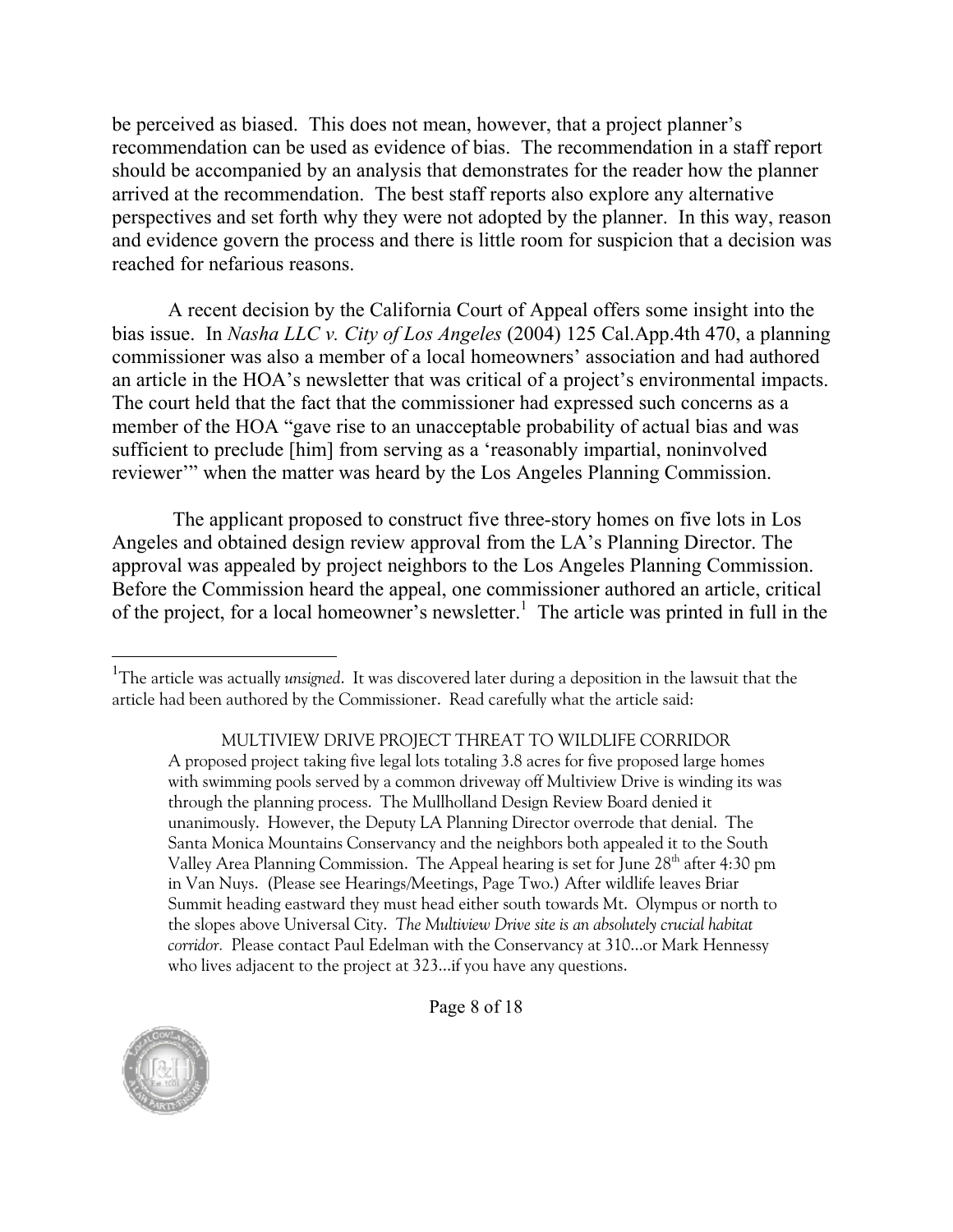court's decision and the italics were added by the court to signify the troubling language. Again, the article was unsigned when it appeared in the newsletter. The offending portion is quite broad; thus the courts have signified that it is better to err on the side of caution when it comes to due process issues. At the hearing, the Commissioner was joined by two other Commissioners who voted 3-1 to uphold the appeal and thus deny the project.

The Applicant challenged the hearing and the vote, arguing that the Commissioner's article provided evidence of bias against the project which should have prevented his participation in the matter. The Court of Appeal agreed.

The Court first noted that standards of fairness before a local board such as a planning commission cannot be as strict as they would be in a judicial proceeding because local decision makers, especially in a small city, are likely to know some or all of the parties to the proceeding. Nevertheless, a project applicant is entitled to a *reasonably impartial, noninvolved reviewer*. The Court of Appeal held that in order to prevail on a claim of bias violating fair hearing requirements the petitioner must establish, with concrete facts, an unacceptable probability of actual bias on the part of the decision makers: "[b]ias and prejudice are never implied and must be established by clear averments."

In the Los Angeles case, the Court found that the HOA newsletter article constituted the concrete fact necessary to prove an "an unacceptable probability of actual bias." Because three votes were required to pass a motion upholding an appeal, without the biased Commissioner's vote the motion would have failed. Therefore, the Court found that the Commissioner's vote prejudiced the applicant.

<span id="page-9-0"></span>**P.S. PAY ATTENTION: THE LESSON OF** *LACY STREET HOSPITALITY Lacy Street Hospitality Services, Inc. v. City of Los Angeles, Supreme Court ordered* on June 15, 2005 that the case not be officially published: **Due Process Requires Reasonable Attentiveness by the Decisionmakers** 

The article was printed in full in the court's decision and the italics were added by the court to signify the troubling language. Again, the article was unsigned when it appeared in the newsletter. As you can see, the offending portion is quite broad; so you can understand why my advice tends to be conservative in this area – better to err on the side of caution.



Page 9 of 18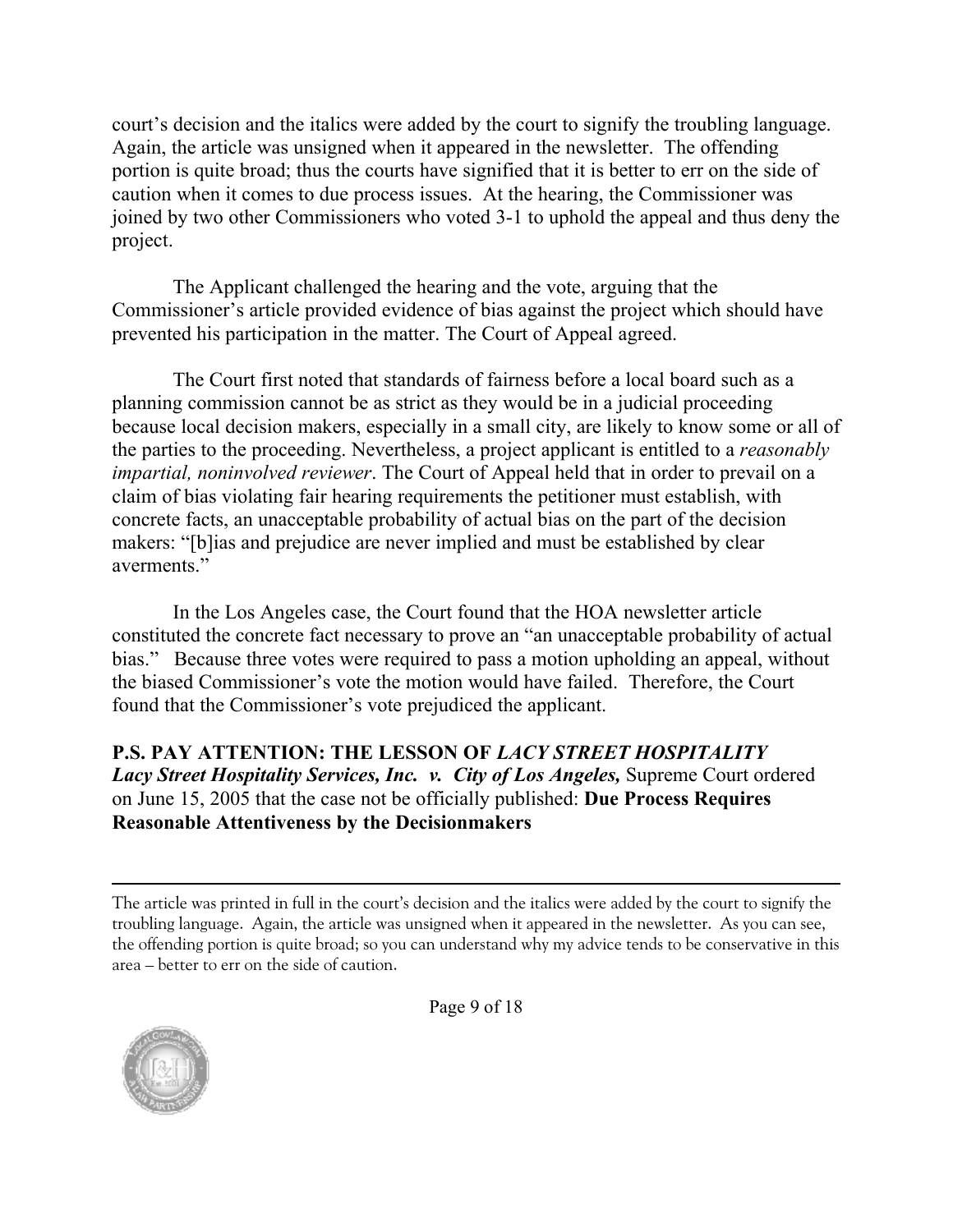The Court of Appeal overruled a Los Angeles City Council decision relating to conditions imposed on a sexually-oriented business. The Court was clearly offended by the behavior of the city councilmembers during the quasi-judicial hearing, in which the council was charged to decide the application of the city's law to a specific property. In such a hearing, due process principles apply; the city council was obligated to be fair and impartial.

The applicant video taped the proceedings, which showed the applicant asking for the attention of the Councilmembers and most Councilmembers apparently ignoring the applicant. The court ruled that the lack of councilmember attentiveness at the hearing suggested that the council could not have made a reasoned decision based on hearing all of the evidence and arguments, which due process requires. The court based its conclusion at least in part on a videotape of the hearing. Indeed the court states that a picture is worth a thousand words and in this case the picture was a video tape that applicant had taken during the hearing. The court noted that most councilmembers were not in their seats during the hearing, some were engaged in cell phone conversations, others were talking with one another and others were reviewing paperwork and eating.

In my experience most local government officials, whether elected or appointed, take their jobs seriously and understand that their decisions affect the lives and livelihoods of various stakeholders. Generally, councilmembers, commissioners and board members are engaged in the hearing and reflect that with their body language, questions and deliberations. Although the Supreme Court chose to "de-publish" the *Lacy Street Hospitality Services* case, meaning that it is not precedent that may be cited as legal authority in other cases, nevertheless, its outcome should serve as a reminder that the actions of the decisionmakers and staff are part of the record of proceedings.

#### <span id="page-10-0"></span>**THE ADMINISTRATIVE RECORD MUST BE A TELL-ALL**

The Administrative Record tells the story of the city's proceedings. A well told story is essential to success in the courtroom. The project planner, like it or not, is generally the person most responsible for building the written record that will be used to defend the City's action.

#### <span id="page-10-1"></span>**TWO REASONS WHY THE RECORD COUNTS: EXHAUSTION AND THE SUBSTANTIAL EVIDENCE TEST**

Page 10 of 18 A. Exhaustion. Before one may file a lawsuit challenging a city's land use

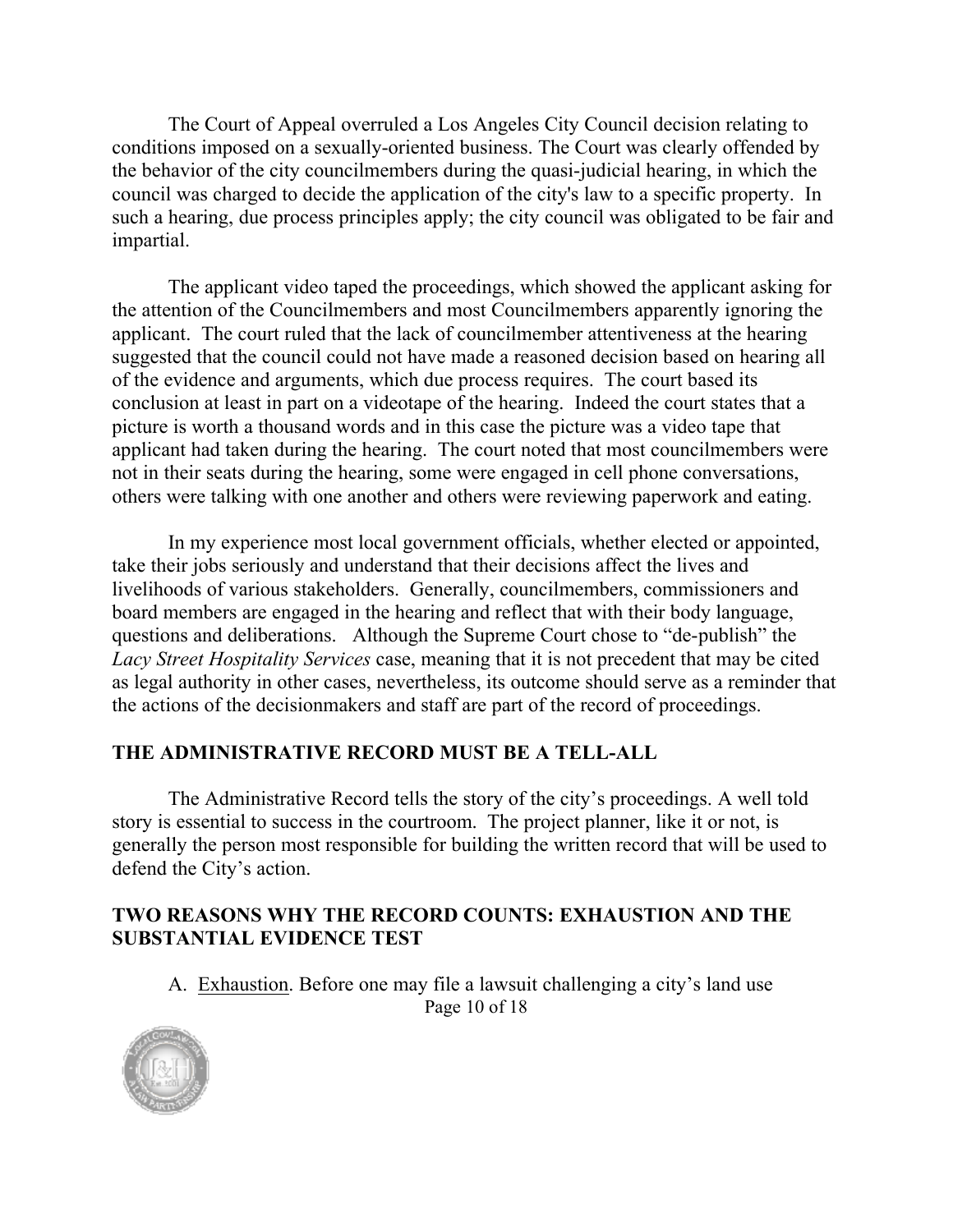decision, specific objections, either orally or in writing, must be presented to the lead agency/city before or at the public hearing on the project. The purpose of this requirement is to give the city a chance to correct errors and address concerns. This requirement also avoids the possibility of a project opponent laying in wait and then bringing a legal challenge after the agency has acted. The exhaustion requirement helps to assure that the required public hearings on a project are real hearings where the issues of consequence are raised and addressed. If an issue is not raised during the public hearing, it is almost always precluded from being raised in court. Indeed, at least one court has held that it is not enough to raise an issue before the Planning Commission where the project is appealed to the City Council; instead, to preserve an issue, it must be raised before the decisionmaking body. *Tahoe Vista Concerned Citizens v. County of Placer* (2000) 81 Cal.App.4th 577.

Exhaustion is a threshold issue. Opponents especially will want to assure that the record reflects that each issue they wish to raise in court has been raised before the city. The preservation of issues is best done in writing and well in advance of the hearing. The more typical scenario involves dumping a 20-page (or longer!) Lawyer Letter on the city at the hearing. This method, though common, generally irritates the commission and its staff. I suppose it has been used effectively enough as a delay tactic; however, the better practice is to prepare in advance and give the decisionmakers a chance to prepare too. After all, the ultimate goal is to persuade the decisionmakers, not irritate them.

To avoid scuffles over exhaustion, should a lawsuit become necessary, the recording secretary or city clerk should indicate each document that is included in the administrative record. A City is not required to take these steps but it will certainly eliminate any doubt with respect to whether an issue was raised and will promote confidence in the City's record of proceedings. A sample stamp is attached to this paper.

B. Substantial Evidence test. After the City makes a final decision, the decision is subject to judicial review by way of writ of mandate.<sup>2</sup> The court's role in reviewing an administrative decision of a city is to determine whether substantial evidence supports the required findings. In the case of a challenge to the environmental review under the California Environmental Quality Act (CEQA), the court's role is to ensure that the

 ${}^{2}A$  "writ of mandate" is a court order to a government agency, including other courts, to correct its prior actions or cease illegal acts and follow the law, such as a trial court order directing the city to vacate a decision.

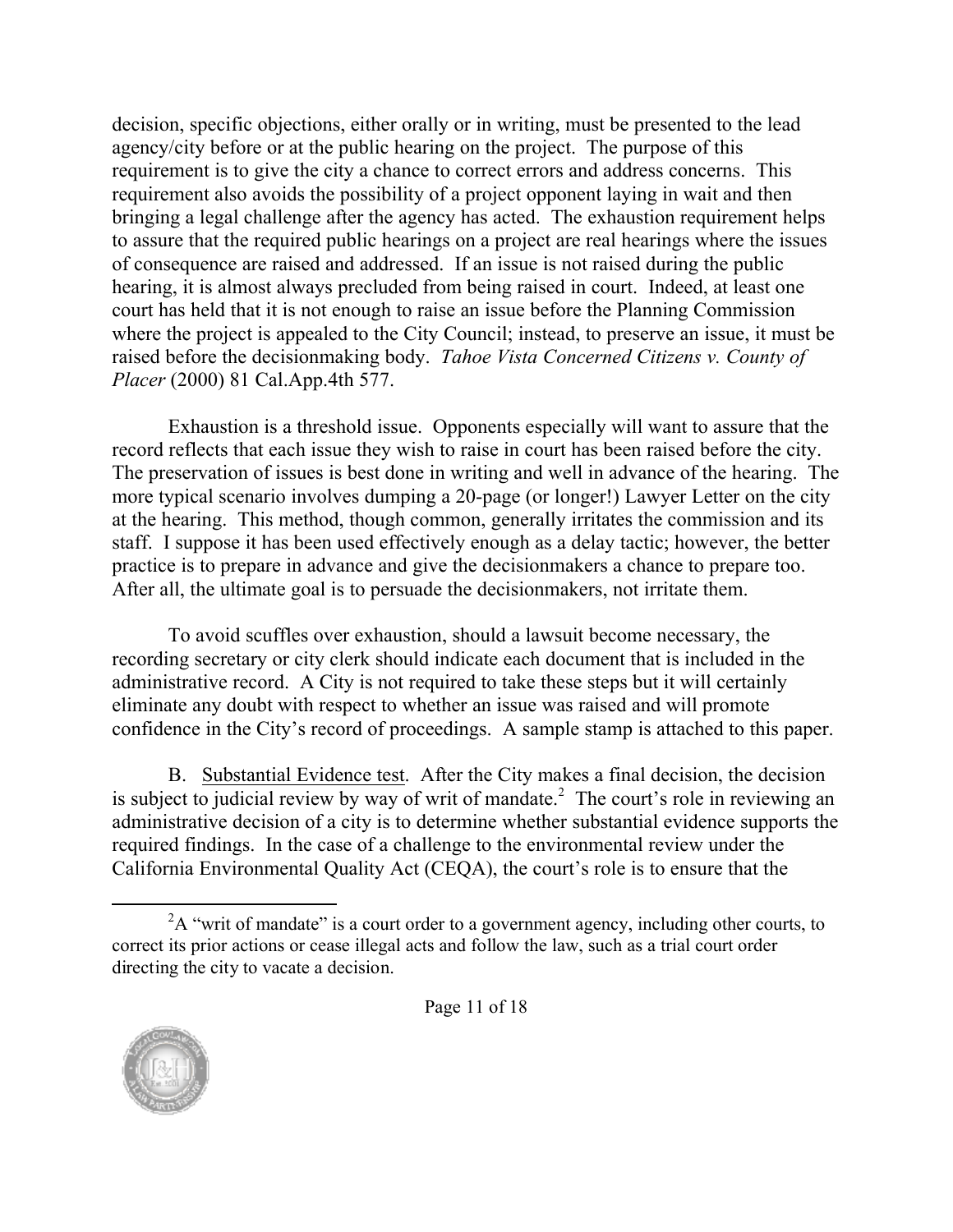public and responsible officials are adequately informed "'of the environmental consequences of their decisions *before* they are made.'" *Berkeley Keep Jets Over the Bay Committee v. Board of Port Commissioners* (2001) 91 Cal.App.4th 1344, 1356 (quoting *Laurel Heights Improvement Assn. v. Regents of University of California* (1993) 6 Cal.4th 1112, 1123 (*Laurel Heights II* ), original italics.) In *Laurel Heights II*, the Supreme Court described the standard of the court's review in these cases: "In reviewing an agency's determination, finding or decision under CEQA, a court must determine whether the agency prejudicially abused its discretion. (Pub. Resources Code § 21168.5.) 'Abuse of discretion is established if the agency has not proceeded in a manner required by law or if the determination or decision is not supported by substantial evidence.' *Id*. The State CEQA Guidelines further define 'substantial evidence' as 'enough relevant information and reasonable inferences from this information that a fair argument can be made to support a conclusion, even though other conclusions might also be reached.' (Guidelines, §§ 15384, subd. (a).)" *See also* Public Resources Code § 21168.

In applying the substantial evidence test, the reviewing court must resolve reasonable doubts in favor of the administrative finding and decision. *Topanga Association for a Scenic Community v. County of Los Angeles* (1974) 11 Cal.3d 506, 514; *Laurel Heights Improvement Association v. Regents of the University of California* (1988) 47 Cal.3d 376, 393 ("*Laurel Heights I*"). A court may not overturn a city's decision the ground that an opposite conclusion would have been equally or more reasonable. This is important for agency staff to realize because sometimes there is a tendency to want to exclude evidence that supports a conclusion other than the recommended action. Some people believe that a lopsided record helps in defending a decision. The law recognizes, however, that a full hearing is designed to generate all the information, including conflicting evidence. My experience has been that the best decisions are made when all the facts and arguments are fully vetted. Records with conflicting evidence are expected by reviewing courts and, under the substantial evidence test, the court is not second guessing the decision. Instead, if the record supports the city's decision the court must uphold the decision, even if different or wiser conclusions could be reached from the same record. In applying the substantial evidence standard to review, the court must resolve reasonable doubts in favor of the administrative finding and decision. *Berkeley Keep Jets Over Bay Com. v. Bd of Port Comm'n* (2001) 91 Cal.App.4th 1344, 1356.

<span id="page-12-0"></span>Page 12 of 18 Environmental review often involves hiring experts/consultants or relying on inhouse expertise. In order to establish that the opinions of these "experts" are informed and their testimony is of substance ("substantial evidence"), it is always a good idea to

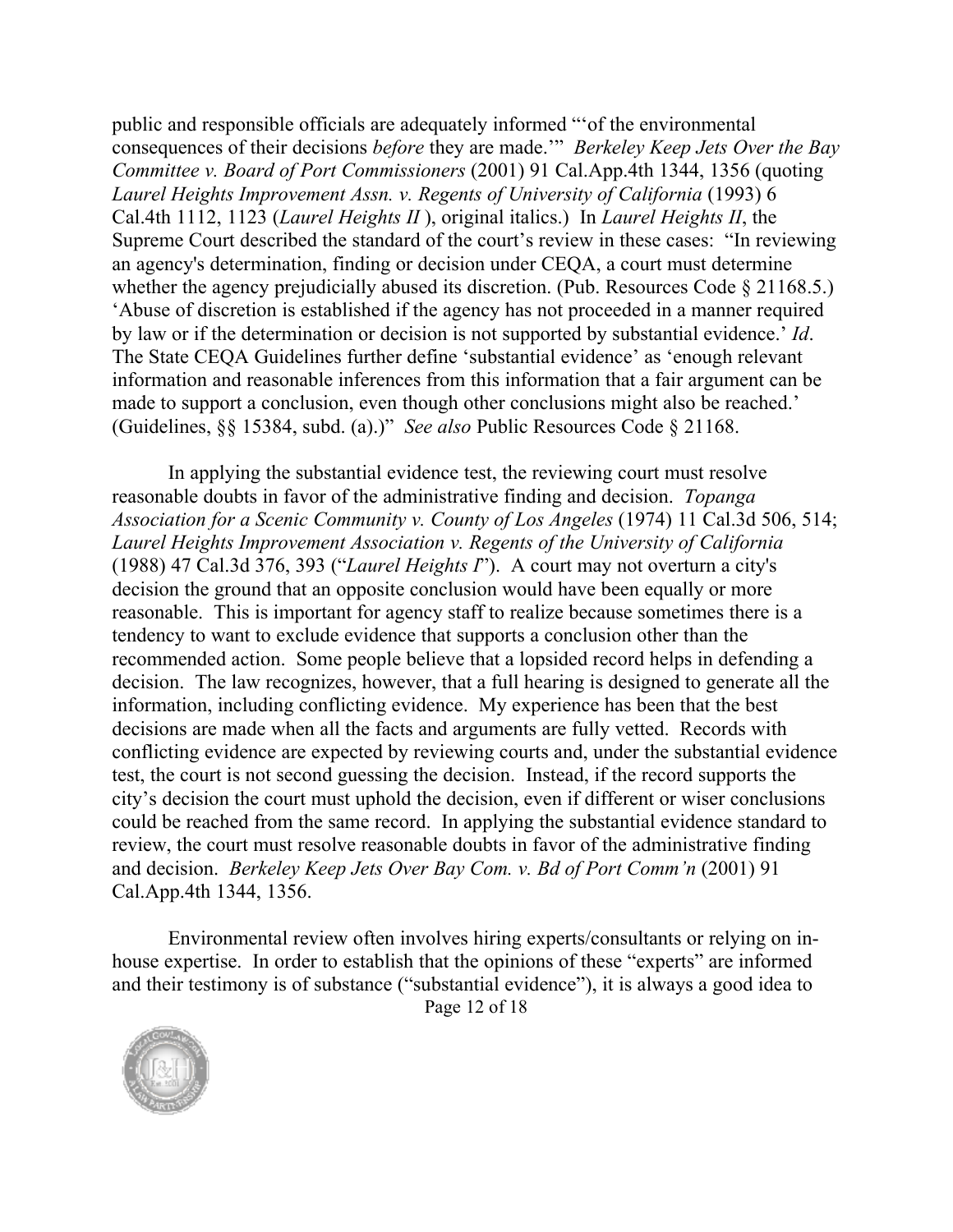submit into the record resumes that emphasize relevant work. This is even true for inhouse planning staff in cases where the city is relying on planning opinions.

The administrative record contains all the evidence relied on by the city when making its findings. The court evaluates the city's decision in light of the whole record. A traffic report or a drainage study prepared by opponents after the project is approved generally will not be admitted in evidence in a lawsuit challenging the city's decision. Remember, the court is not trying to determine whether the project should be approved or denied, the court is looking *at the record* to see if the record supports the decision the city made.

### <span id="page-13-0"></span>**NEATNESS IS A VIRTUE: THE PAINFUL LESSON OF** *MERCED*

You know you are in trouble when the Court of Appeal opens its opinion by restating the cliché of the three cardinal rules of appellate practice:

**When practicing appellate law, there are at least three immutable rules: first, take great care to prepare a complete record; second, if it is not in the record, it did not happen; and third, when in doubt, refer back to rules one and two**.

*Protect Our Water v. County of Merced* (2003) 110 Cal.App.4th 362, emphasis added.

As you may have guessed from its opening salvo, in the *County of Merced* case, the Court goes on to slam the parties for failing to produce an adequate record and, pretty much on that ground, hands a victory to the opponents of a project approved by the County after having prepared and certified an EIR (and prevailed at trial):

In this case, the parties totally missed the appellate mark by failing to provide an adequate record for review. Appellants Protect Our Water, San Joaquin Raptor Rescue Center, and the Merced River Valley Association (collectively POW) filed a petition for writ of mandate. POW challenged the approval by respondent County of Merced (County) of a massive project involving the mining of 15 million tons of aggregate reserves on 456 acres near the Merced River by respondent Calaveras Materials Incorporated (CMI). The trial court denied POW's writ petition. POW appeals, claiming a number of California Environmental Quality Act (CEQA) [Footnote omitted] violations.

Page 13 of 18

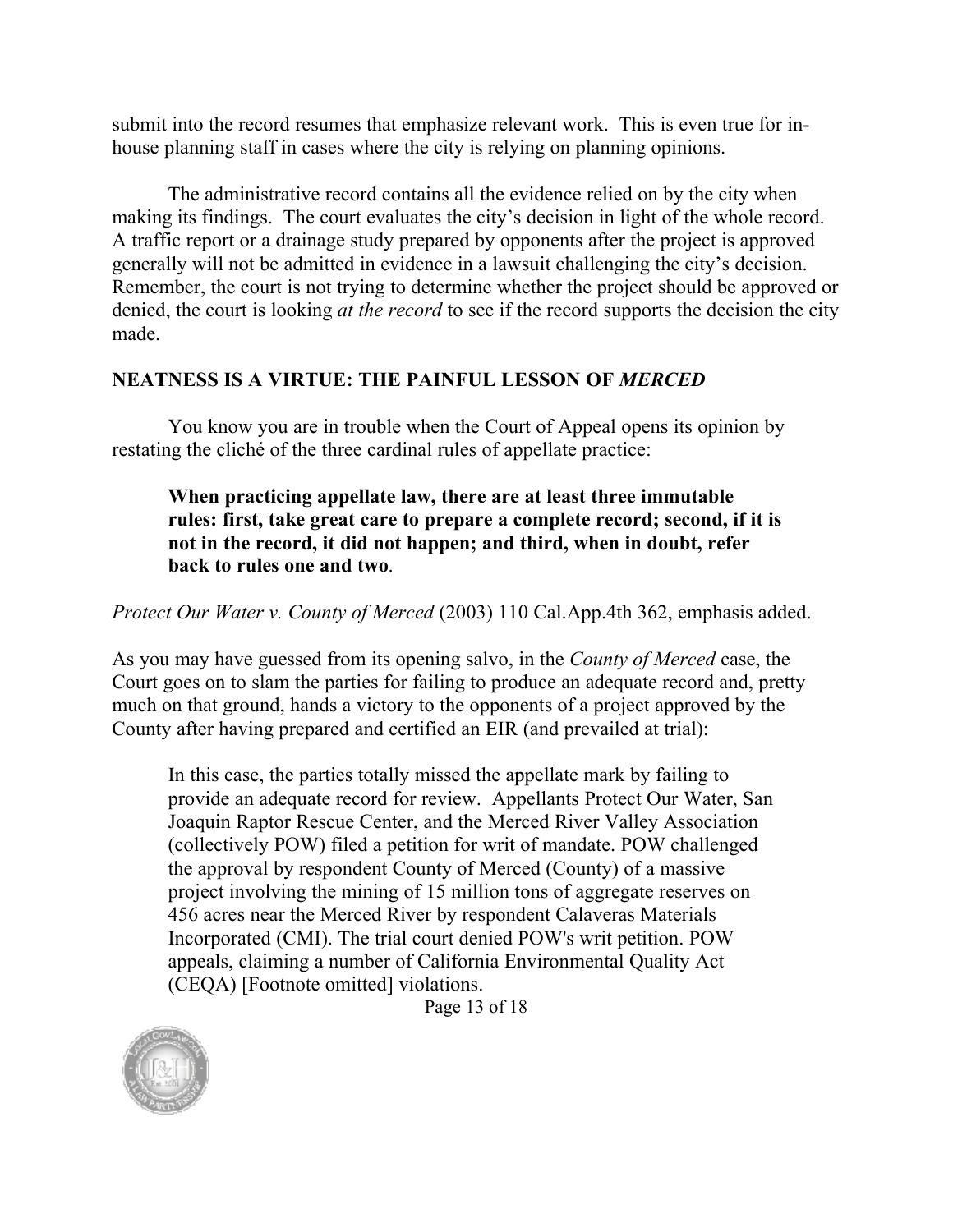The administrative record is large--14 binder-sized volumes. It reads as if its preparers randomly pulled out documents and threw them into binders, failing to organize them either chronologically or by subject matter. Key findings required under CEQA are impossible to find--let alone sufficient to enable us to determine whether they are supported by substantial evidence. **We publish not because the merits of this case warrant public proclamation but because we have observed a pattern of CEQA cases with poorly prepared records making review difficult, if not impossible. We iterate to anyone who will listen: CEQA has very specific requirements regarding what findings must be in the record. Do not ignore the requirements or, like these parties, you will find yourself in the unenviable position of having your judgment reversed and being forced to start over at great public and personal expense.**

*Id.* Emphasis added here because, although worded as a threat (from a source capable of making good on it), I found something a little sympathetic in the exasperation that must have built up before the court decided to unleash on the County of Merced.<sup>3</sup> "We iterate to anyone who will listen" has a note of desperation in it, like a note in bottle tossed out to sea or a chapter from Dr. Seuss' *Horton Hears a Who*.

However, the reversal of the trial court's judgment upholding the Merced County's decision in a harshly worded opinion was not the end of this lesson in the importance of the Administrative Record. POW went for attorneys fees. The trial court denied POW's motion for attorneys fees. However, the Court of Appeal reversed finding POW entitled to attorneys fees, even though POW had prepared the inadequate record, because it held

<sup>&</sup>lt;sup>3</sup> Lest Merced go down in history as the Home of the Inadequate Admin Record, I looked up a few facts which I offer to create a more diverse view of the County. The population of the County is 237,155; it is located in the heart of the San Joaquin Valley, the world's most productive agricultural area, and spans from the coastal ranges to the foothills of Yosemite National Park. Merced County's vision statement is "Promote the growth of healthy families, strong minds, food and fiber, and economic diversity through innovative governance." The first three entries under the category of Things I Want To Know on the Merced County Official Website are (1) what I need to do to start a new food business, (2) why Merced County can't establish a child support order and (3) when I will receive my permit and invoice. A Wine and Dine for Canines and Felines at Lake Yosemite Fish and Game Building in Merced County is held annually.

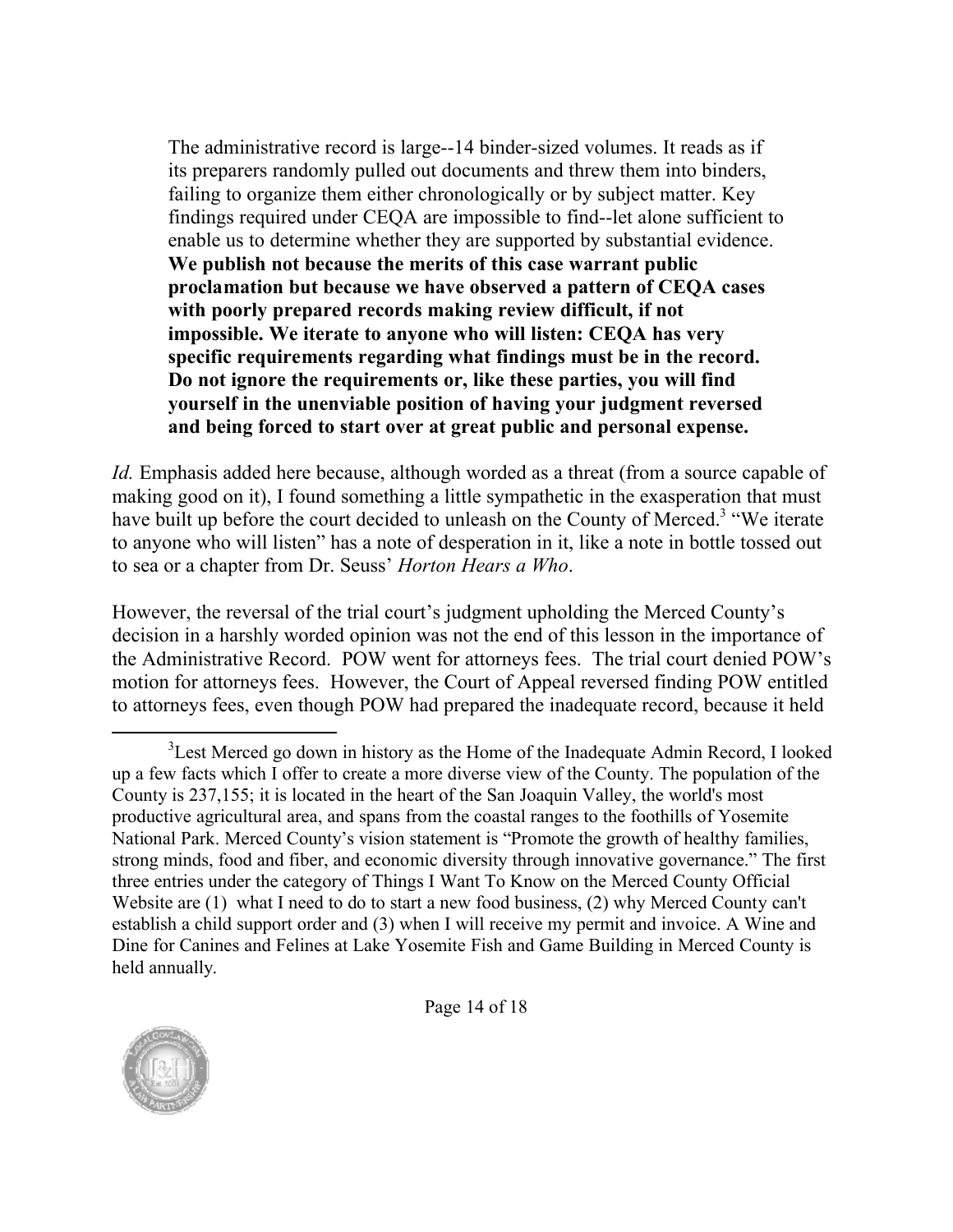Merced County ultimately responsible due to faulty record keeping. The Court of Appeal described its earlier decision as follows:

In March 2001, appellants Protect Our Water, San Joaquin Raptor Rescue Center, and Merced Valley River Association (collectively POW), filed a petition for writ of mandamus setting aside a conditional use permit issued by respondent County of Merced (County). The permit allowed real party in interest Calaveras Materials, Inc. (CMI), to conduct surface mining operations (project) at a site known as Woolstenhulme Ranch. The petition also sought mandamus setting aside the certification of the Environmental Impact Report (EIR) for the project and alleged that County had violated the California Environmental Quality Act (CEQA) [Footnote omitted] and the Surface Mining and Reclamation Act of 1975 [Footnote omitted] (SMARA) in approving the project. The trial court denied the petition in July 2002, and POW appealed to this court.

In July 2003, we reversed the trial court's order denying the petition and directed the trial court to issue a peremptory writ of mandate to the County to set aside its approval of the project. (*Protect Our Water v. County of Merced* (2003) 110 Cal.App.4th 362, 1 Cal.Rptr.3d 726 (Opinion).) Our Opinion did not address the merits of the substantive issues raised by POW but instead concluded that the administrative record was so inadequate that the County could not demonstrate on appeal that it had made the CEQA findings required for approval of the project. Although we chided POW (who had elected to prepare the administrative record) for the poor organization of that record and the deficient master index, we placed primary responsibility for the problem-laden record on the County because the County had failed to properly label or draft the documents it was required to prepare in order to satisfy CEQA's requirement of disclosure "to the public the reasons for a project's approval if the project has significant environmental effects." (*Protect Our Water v. County of Merced, supra*, 110 Cal.App.4th at p. 373, 1 Cal.Rptr.3d 726.) [FN3]

Page 15 of 18 FN3. At oral argument, when County noted that POW prepared the record, Justice Wiseman responded, "But who created the documents? " County's attorney stated, "The documents were created from the Planning Commission and from the Board of Supervisors, from the records of Merced

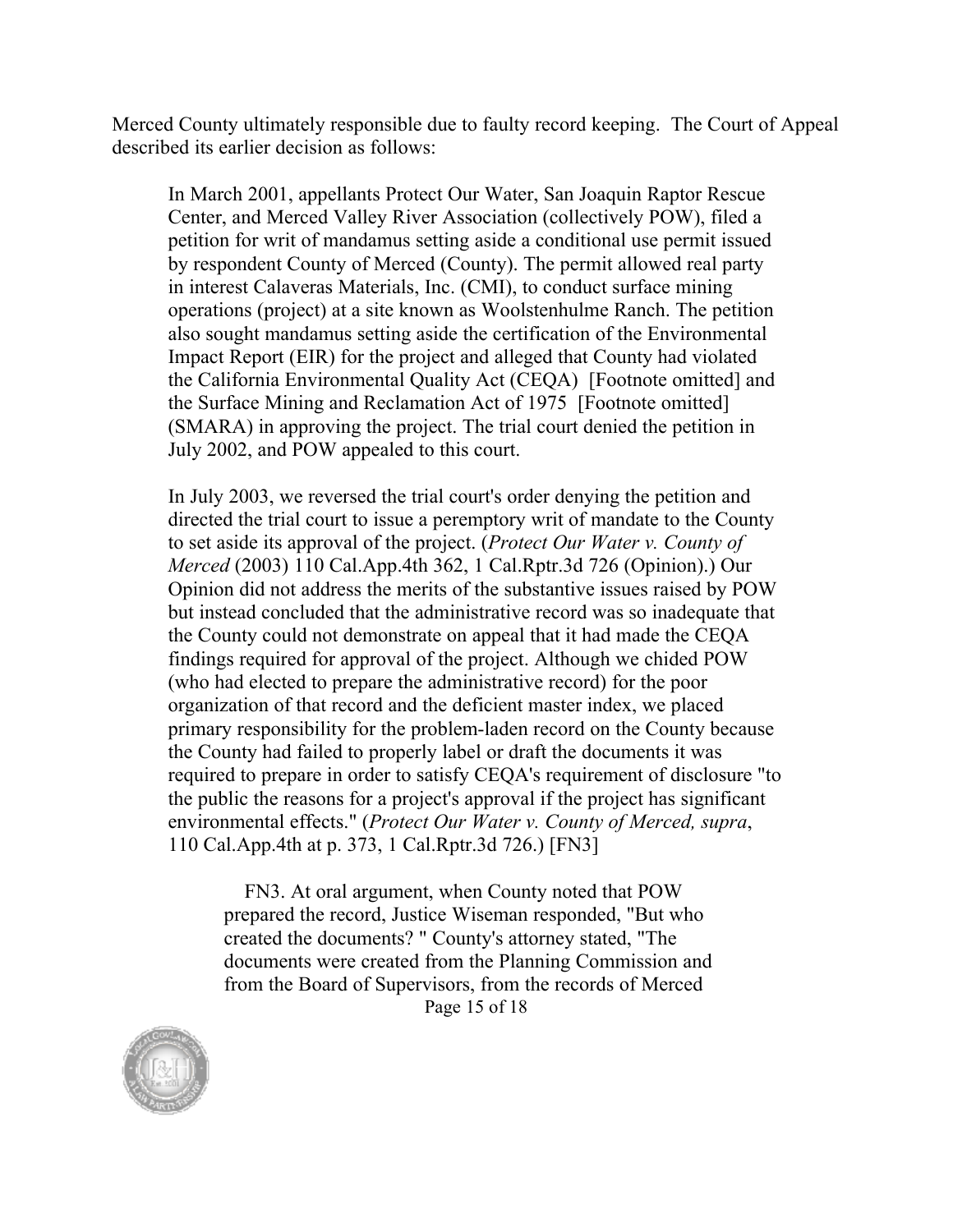County." Justice Wiseman then noted "... [POW's attorney] was responsible to prepare the record or opted to prepare the record, but how can you prepare a record when you have those kind of documents to work with in the first place? " The Opinion notes the problem was more "fundamental" than organization and stated that the documents generated by the County were "inadequate for review." (*Protect Our Water v. County of Merced, supra*, 110 Cal.App.4th at p. 372, 1 Cal.Rptr.3d 726.)

#### *Protect Our Water v. County of Merced* (2005) 130 Cal.App.4th 488, 491-492.

To avoid these problems, the city should impose certain formalities for each public hearing, regardless of whether litigation is anticipated. Planners should be charged with keeping complete and accurate records. Someone should be in charge of making sure that all files contain proofs of publication, certificates of mailing, sign-in sheets from scoping meetings, copies of all circulated draft documents, copies of all staff reports and correspondence (including printed copies of all email correspondence relating t the item). Each item submitted to the decisionmaking body should bear a stamp indicating the time, date and item number (see attached sample). This way, the record begins to take shape long before it is requested. Regardless of whether litigation is filed challenging a decision, the city is obligated to make its decision in light of the whole record. That being the case, city staff should make sure that the record of proceedings is clear and accessible for the decisisionmakers.



Page 16 of 18